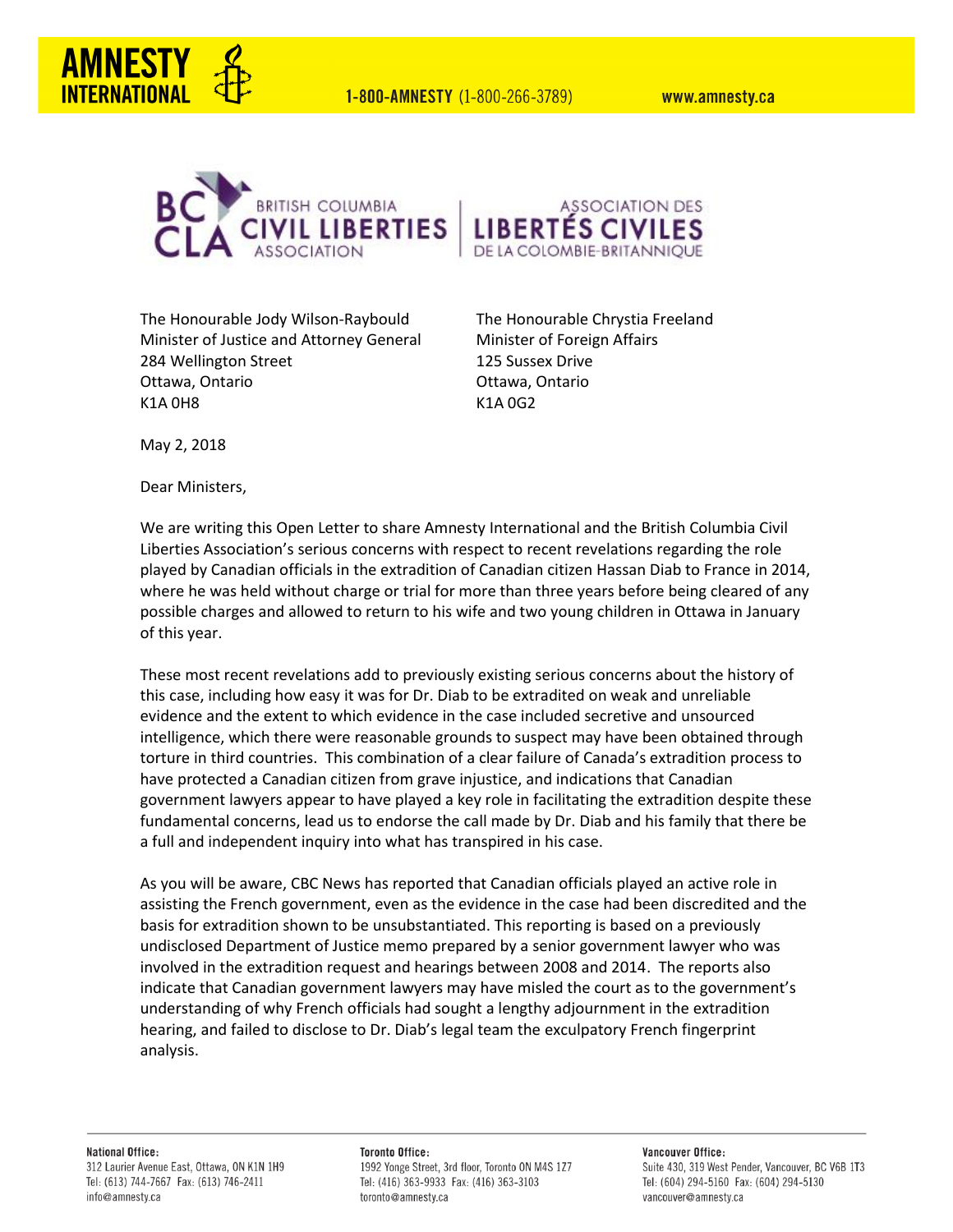Amnesty International has been concerned about a range of human rights issues in Dr. Diab's case throughout both his extradition and his detention in France. We intervened before the Ontario Court of Appeal in 2013, where we proposed a legal test that should be applied in extradition matters to guard against the possibility of torture-tainted evidence being relied upon to support extradition requests. Deeply concerned about his continuing detention without charge or trial in France despite numerous provisional release orders by investigating judges, we wrote to each of you, alongside Minister Freeland's Parliamentary Secretary Omar Alghabra, in June, 2017 urging the Canadian government to call on French authorities to, at a minimum, release Dr. Diab conditionally on bail while his case proceeded.

Our organizations have welcomed recent expressions of concern from both of you about what has transpired in Dr. Diab's case. We are also aware that Minister Wilson-Raybould's department is undertaking a "lessons-learned" exercise to determine the "effectiveness and efficiency" of the extradition proceedings he faced, "in light of media attention suggesting that the extradition process concerning Mr. Diab was unsatisfactory."

To date Canadian legal officials, judges and politicians have largely sought to explain Dr. Diab's experience as an unfortunate but inevitable result of low evidentiary thresholds and minimal procedural safeguards in the country's Extradition Act. That is almost certainly the case, and is a concern that absolutely does need review leading to reform. However, given the revelations that Canadian government lawyers may be directly implicated in the shortcomings, failures and possible wrongdoing that led to his extradition, it is clearly not appropriate for this to go forward as a largely internal review carried out by the very Department that may be responsible for transgressions which need to be objectively and independently examined and for which there may need to be eventual accountability.

We urge you to move quickly to appoint an independent commissioner to conduct a thorough and public inquiry into Dr. Diab's case, ensuring that the person appointed has full access to and powers to compel disclosure of any and all relevant information. This independent inquiry should consider, *inter alia*:

- The actions of Canadian government lawyers throughout the extradition process, including the appropriateness of the assistance provided to the French government , the truthfulness of statements about the progress of the case that were made in Court and the reasons for decisions not to share exculpatory evidence with Dr. Diab's legal team.
- Possible reforms to the Extradition Act to address any statutory limitations or weaknesses that allowed this extradition to go ahead on an evidentiary basis that the presiding judge himself described as highly problematic.
- Whether Canadian officials acted quickly enough and with sufficient diligence as concerns emerged about Dr. Diab's lengthy period of detention without charge in France.
- Appropriate redress to Dr. Diab and his family, including an official apology and appropriate compensation, for actions or inaction of Canadian officials that may have contributed to the human rights violations and miscarriage of justice he experienced.